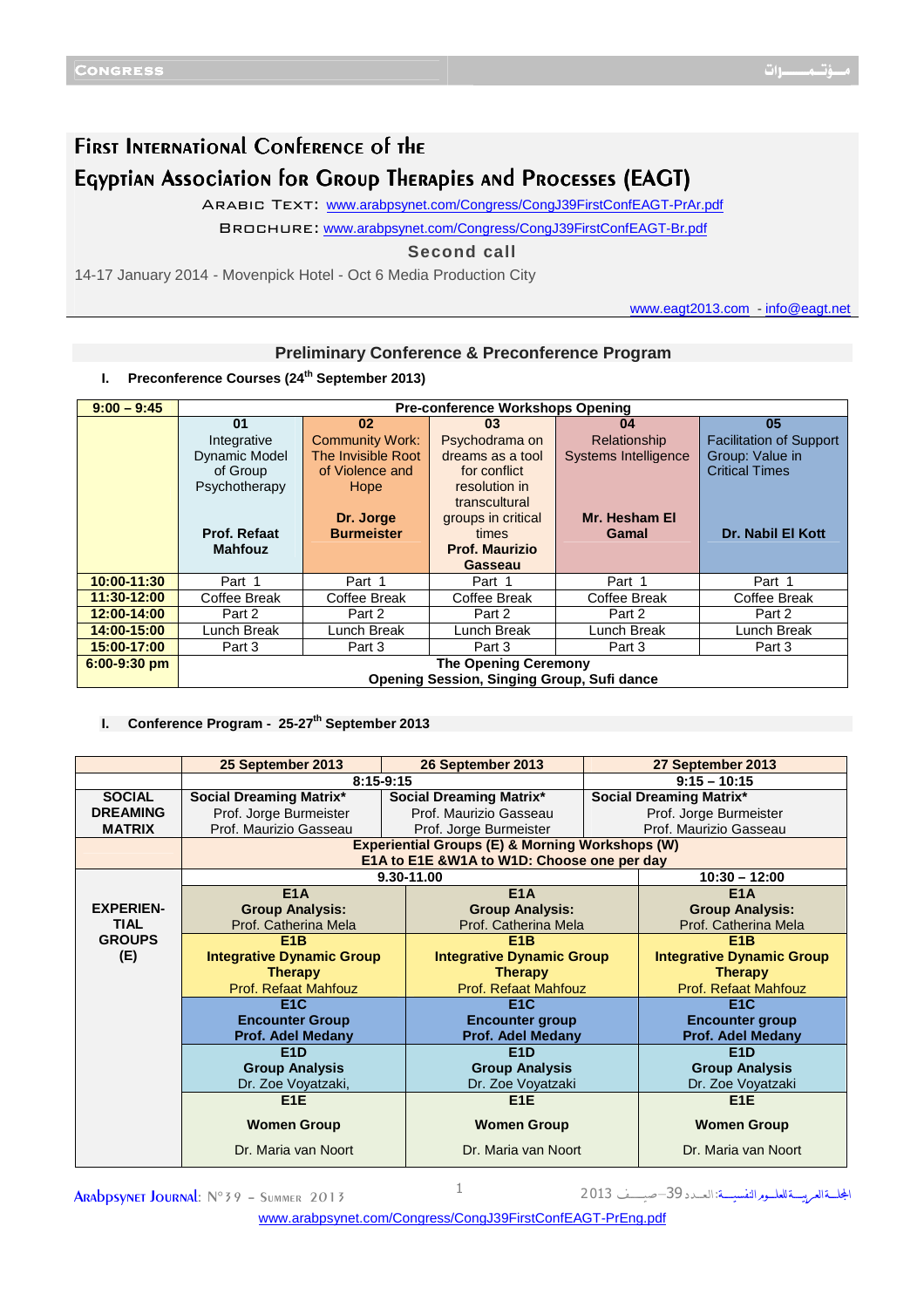|                   | 25 September 2013                                              | 26 September 2013                                                      | 27 September 2013                                          |
|-------------------|----------------------------------------------------------------|------------------------------------------------------------------------|------------------------------------------------------------|
|                   | <b>W1A</b>                                                     | W <sub>1</sub> A                                                       | W <sub>1</sub> C                                           |
| <b>MORNING</b>    | The psychodrama treatment of                                   | The psychodrama treatment of                                           | <b>Integrating themes of self</b>                          |
| <b>WORKSHOP</b>   | trauma through dreams                                          | trauma through dreams                                                  | psychology into group                                      |
| S                 | Prof. Maurizio Gasseau                                         | Prof. Maurizio Gasseau                                                 | therapy work                                               |
|                   |                                                                |                                                                        | Dr. Ahmed Kamal                                            |
|                   | W1B                                                            | W1B                                                                    | W1D                                                        |
|                   | <b>Therapeutic groups: Types and</b>                           | <b>Therapeutic groups: Types and</b>                                   | <b>Cognitive Behavior Therapy</b>                          |
|                   | effectiveness in management of                                 | effectiveness in management of                                         | <b>Group for Stress</b>                                    |
|                   | addiction: Team work of Dar El                                 | addiction: Team work of Dar El                                         | <b>Management</b>                                          |
|                   | <b>Mokattam for Mental Health</b>                              | <b>Mokattam for Mental Health</b>                                      | Dr. Georgette Savvides                                     |
|                   | <b>Hospital</b>                                                | <b>Hospital</b>                                                        |                                                            |
|                   | Dr. Mohamed Rakhawy                                            | Dr. Mohamed Rakhawy                                                    |                                                            |
|                   | Mrs. Olfat Allam                                               | Mrs. Olfat Allam                                                       |                                                            |
|                   | Mr. Hany Hassan                                                | Mr. Hany Hassan                                                        |                                                            |
|                   | 11.00-11.30                                                    | 11.00-11.30                                                            | $12:00 - 13:00$                                            |
|                   | <b>COFFEE BREAK</b>                                            | <b>COFFEE BREAK</b>                                                    | PRAYER TIME                                                |
|                   |                                                                | <b>PLENARY SESSIONS</b>                                                |                                                            |
|                   |                                                                | 11:30-12:30                                                            | $13:00 - 14:30$                                            |
|                   | Plenary 1*                                                     | Plenary 2*                                                             | $13:00 - 13:45$                                            |
|                   | <b>Group Processes as Preserving</b>                           | <b>Group Psychotherapy across</b>                                      | Plenary 3*<br><b>Reflections on Bion's Basic</b>           |
|                   | <b>Evolutionary Program: Cultural</b><br><b>Considerations</b> | <b>Egyptian Heritage</b><br>Prof. Ahmed Okasha                         |                                                            |
| <b>PLENARY</b>    | Prof. Yehia Rakhawy                                            |                                                                        | <b>Assumptions and other</b><br><b>Group Defenses from</b> |
| <b>SESSIONS</b>   |                                                                |                                                                        | Personal Experience Prof.                                  |
|                   |                                                                |                                                                        | Emad Hamdi                                                 |
|                   |                                                                |                                                                        | $13:45 - 14:30$                                            |
|                   | <b>COFFEE BREAK</b>                                            | <b>COFFEE BREAK</b>                                                    | Plenary 4*                                                 |
|                   |                                                                |                                                                        | The state of group                                         |
|                   |                                                                |                                                                        | psychotherapy and group                                    |
|                   |                                                                |                                                                        | processes in the world of                                  |
|                   |                                                                |                                                                        | today: present situation and                               |
|                   |                                                                |                                                                        | future challenges Prof. Jorge                              |
|                   |                                                                |                                                                        | <b>Burmeister</b>                                          |
|                   |                                                                |                                                                        |                                                            |
|                   |                                                                | <b>SYMPOSIA &amp; PANEL DISCUSSIONS</b>                                |                                                            |
|                   | 25-9-2013                                                      | 26-9-2013                                                              | 27-9-2013                                                  |
|                   |                                                                |                                                                        |                                                            |
|                   | S1A. Panel Discussion: Are we                                  | S2A. Panel Discussion: Group                                           |                                                            |
|                   | in need for certification of group                             | <b>Psychotherapy and Group</b>                                         |                                                            |
|                   | therapy?                                                       | Processes: Past, Present and                                           |                                                            |
|                   | Prof. Magdi Arafa                                              | Future.                                                                |                                                            |
|                   |                                                                | Prof. Refaat Mahfouz                                                   |                                                            |
| <b>SYMPOSIA</b>   | <b>S1B. Assessment and Outcome</b>                             |                                                                        |                                                            |
| &                 | of Group Psychotherapy<br><b>Hazards of group</b><br>a.        | <b>S2B. Training and Supervision in</b><br><b>Group Psychotherapy:</b> |                                                            |
| <b>PANEL</b>      | psychotherapy.                                                 | a An Introduction to<br>а.                                             |                                                            |
| <b>DISCUSSION</b> | Prof. Hany Hamed                                               | group analytic thinking in                                             |                                                            |
| s                 | <b>Long-term Pattern of</b><br>b.                              | therapy and training                                                   |                                                            |
|                   | <b>Change of Some Difficult</b>                                | Dr. Zoe Voyatzaki, (Chair)                                             |                                                            |
|                   | <b>Patients in Group</b>                                       | b.<br><b>Distant supervision and</b>                                   |                                                            |
|                   | <b>Psychotherapy Dr.Mohamed</b>                                | learning,                                                              |                                                            |
|                   | Helmy &                                                        | Prof. Yehia Rakhawy                                                    |                                                            |
|                   | Dr. Maha Ali                                                   | <b>Training Process as</b><br>c.                                       |                                                            |
|                   | <b>Qualitative Research in</b><br>c.                           | <b>Parallel to Therapeutic Process</b>                                 |                                                            |
|                   | <b>Group Psychotherapy: An</b>                                 | in Group Psychotherapy.                                                |                                                            |
|                   | <b>Egyptian Experience</b><br>Dr. Mohamed Taha                 | Dr. Diaa Ali                                                           |                                                            |
|                   |                                                                |                                                                        |                                                            |
|                   |                                                                | S2C. Group psychotherapy and                                           |                                                            |
|                   |                                                                | <b>Trauma</b>                                                          |                                                            |
|                   |                                                                |                                                                        |                                                            |

المجلسةالعريســةللعلسومرالنفسيـــة: ال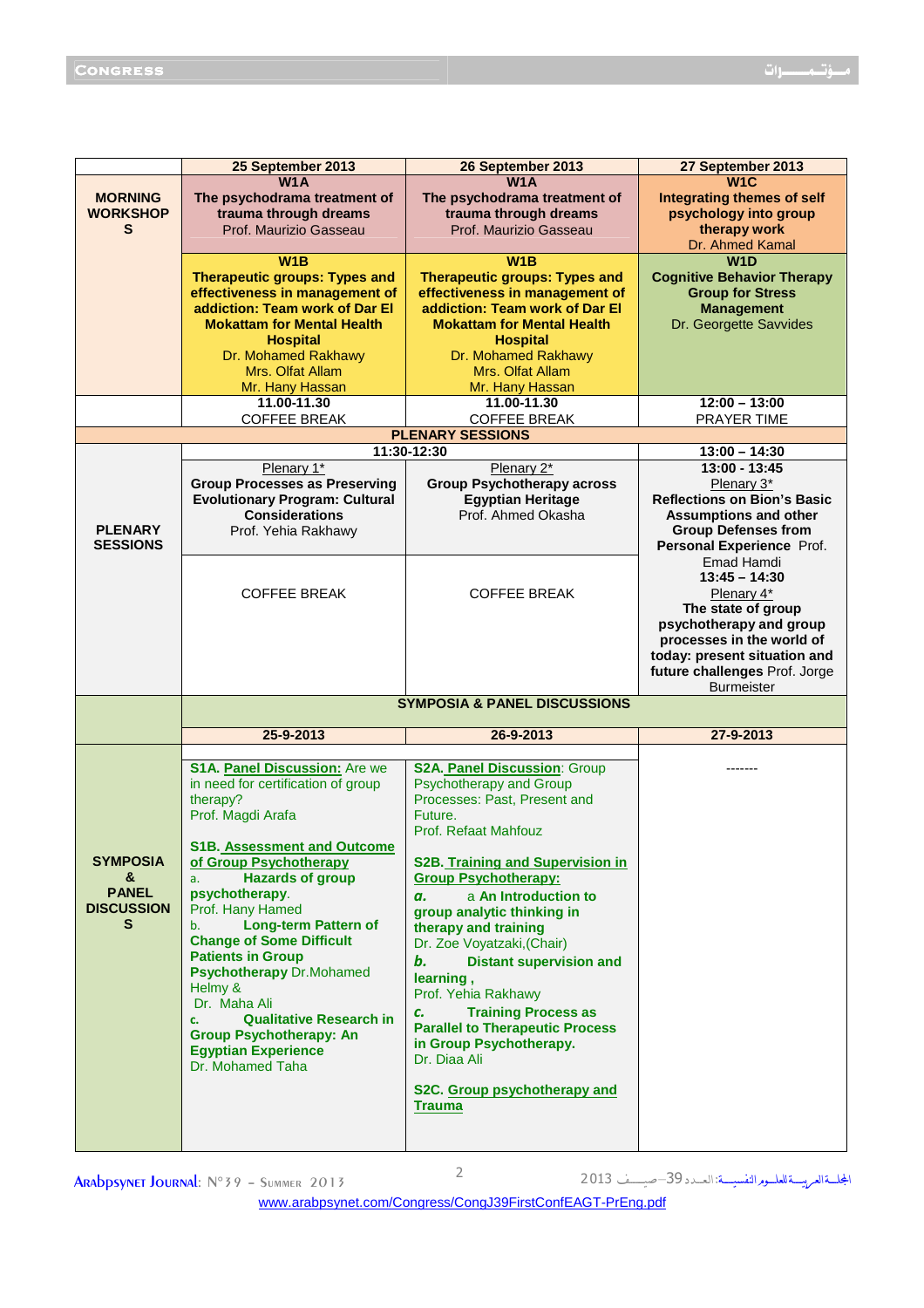| <b>SYMPOSIA</b><br>&<br><b>PANEL</b><br><b>DISCUSSION</b><br>S | S1C. Group Psychotherapy:<br>The Core of The Therapeutic<br><b>Community and 12-Step Based</b><br><b>Drug Rehabilitation in Egypt</b><br>Dr. Ehab El Kharrat<br>S1D. Group psychotherapy and<br><b>Physical Conditions</b><br>a. Group Psychotherapy and<br>=Medical illness:<br>Dr. Catherina Mela<br>(chair and speaker)<br>b. The long journey of group<br>psychotherapy for cancer<br>patients and their families:<br>Therapeutic technique and<br>stages of illness<br>Prof. Mohamed Nasr<br>Prof. Akmal Mostafa<br>Dr. Mohamed El Shamy<br><b>S1E.</b> Integrating Group<br><b>Psychotherapy and</b><br><b>Psychotropic Medication</b><br>The use of<br>a.<br>psychoactive drugs in group<br>therapy<br>Prof. Yehia Rakhawy<br><b>From Structure to</b><br>c.<br>function: An integrative<br>approach to therapy<br>Dr. Yosreya Amin<br>S1F. Group Psychotherapy and<br><b>Group Processes: Use in</b><br><b>Different Settings</b><br><b>Group Dynamics at</b><br>a.<br><b>Work</b><br>Mr. Hesham El Gamal<br>b. Non-conventional | Severe psychic trauma,<br>$a_{\cdot}$<br>PTSD, and the healing potential<br>of groups.<br>Ivan Urlic, (chair)<br><b>Treatment of Trauma</b><br>b.<br>through Dreams<br>Prof. Maurizio Gasseau<br><b>S2D. Cultural Issues in Group</b><br><b>Psychotherapy:</b><br>The interplay between<br>a.<br>culture and psychotherapy<br>Dr. Yosreya Amin, Chair and<br><b>Speaker</b><br>b.<br><b>Socio-cultural Influence</b><br>on Group Psychotherapy<br>Leadership Style Dr. Mohamed<br>Taha<br>S2E: Can Group processes help<br>in community challenges? (Chair<br>Prof. Noha Sabry)<br><b>Working with families of</b><br>a.<br><b>Street Children</b><br>Prof. Prof. Noha Sabry<br><b>Adolescents and internet</b><br>b.<br><b>use</b><br>Prof. Mona Reda<br>The use of Arts with<br>C.<br><b>Street Children.</b><br>Mrs. Rabab Hakem<br>A model of Intervention<br>d.<br>for Perpetrators of Sexual<br>Harassment in Egypt; change to<br>empowerment<br>Mrs. Dina Farid<br><b>S2F: Psychiatric Medications</b><br>versus Group Psychotherapy:<br><b>Debate</b> |                                                                                                                                                  |
|----------------------------------------------------------------|------------------------------------------------------------------------------------------------------------------------------------------------------------------------------------------------------------------------------------------------------------------------------------------------------------------------------------------------------------------------------------------------------------------------------------------------------------------------------------------------------------------------------------------------------------------------------------------------------------------------------------------------------------------------------------------------------------------------------------------------------------------------------------------------------------------------------------------------------------------------------------------------------------------------------------------------------------------------------------------------------------------------------------------|---------------------------------------------------------------------------------------------------------------------------------------------------------------------------------------------------------------------------------------------------------------------------------------------------------------------------------------------------------------------------------------------------------------------------------------------------------------------------------------------------------------------------------------------------------------------------------------------------------------------------------------------------------------------------------------------------------------------------------------------------------------------------------------------------------------------------------------------------------------------------------------------------------------------------------------------------------------------------------------------------------------------------------------------------------------|--------------------------------------------------------------------------------------------------------------------------------------------------|
|                                                                | context for Group Therapy<br>Dr. Nahed Khairy                                                                                                                                                                                                                                                                                                                                                                                                                                                                                                                                                                                                                                                                                                                                                                                                                                                                                                                                                                                            |                                                                                                                                                                                                                                                                                                                                                                                                                                                                                                                                                                                                                                                                                                                                                                                                                                                                                                                                                                                                                                                               |                                                                                                                                                  |
|                                                                | 14:15-15:15<br><b>LUNCH BREAK</b>                                                                                                                                                                                                                                                                                                                                                                                                                                                                                                                                                                                                                                                                                                                                                                                                                                                                                                                                                                                                        | 14:15-15:15<br><b>LUNCH BREAK</b>                                                                                                                                                                                                                                                                                                                                                                                                                                                                                                                                                                                                                                                                                                                                                                                                                                                                                                                                                                                                                             | $14:30 - 15:30$<br><b>LUNCH BREAK</b>                                                                                                            |
|                                                                | 25-9-2013                                                                                                                                                                                                                                                                                                                                                                                                                                                                                                                                                                                                                                                                                                                                                                                                                                                                                                                                                                                                                                | 26-9-2013                                                                                                                                                                                                                                                                                                                                                                                                                                                                                                                                                                                                                                                                                                                                                                                                                                                                                                                                                                                                                                                     | 27-9-2013                                                                                                                                        |
|                                                                | 15:15-17:00<br>Afternoon Workshops W2A to W2K (choose one per day**)                                                                                                                                                                                                                                                                                                                                                                                                                                                                                                                                                                                                                                                                                                                                                                                                                                                                                                                                                                     |                                                                                                                                                                                                                                                                                                                                                                                                                                                                                                                                                                                                                                                                                                                                                                                                                                                                                                                                                                                                                                                               | $15:30 - 17:00$<br>Afternoon Workshops: W2L<br>to W2Q (choose one per day**)                                                                     |
|                                                                | W2A                                                                                                                                                                                                                                                                                                                                                                                                                                                                                                                                                                                                                                                                                                                                                                                                                                                                                                                                                                                                                                      | W2A                                                                                                                                                                                                                                                                                                                                                                                                                                                                                                                                                                                                                                                                                                                                                                                                                                                                                                                                                                                                                                                           | W2L                                                                                                                                              |
|                                                                | The Third Place - a key<br>concept for conflict                                                                                                                                                                                                                                                                                                                                                                                                                                                                                                                                                                                                                                                                                                                                                                                                                                                                                                                                                                                          | The Third Place - a key concept for<br>conflict transformation and                                                                                                                                                                                                                                                                                                                                                                                                                                                                                                                                                                                                                                                                                                                                                                                                                                                                                                                                                                                            | <b>Taming the Mind:</b><br><b>Mindfulness Versus</b>                                                                                             |
|                                                                | transformation and                                                                                                                                                                                                                                                                                                                                                                                                                                                                                                                                                                                                                                                                                                                                                                                                                                                                                                                                                                                                                       | empowerment.                                                                                                                                                                                                                                                                                                                                                                                                                                                                                                                                                                                                                                                                                                                                                                                                                                                                                                                                                                                                                                                  | <b>Vipassana Meditation</b>                                                                                                                      |
|                                                                | empowerment.                                                                                                                                                                                                                                                                                                                                                                                                                                                                                                                                                                                                                                                                                                                                                                                                                                                                                                                                                                                                                             | Prof. Jorge Burmeister                                                                                                                                                                                                                                                                                                                                                                                                                                                                                                                                                                                                                                                                                                                                                                                                                                                                                                                                                                                                                                        | Prof. Maha Mobasher                                                                                                                              |
|                                                                | Prof. Jorge Burmeister                                                                                                                                                                                                                                                                                                                                                                                                                                                                                                                                                                                                                                                                                                                                                                                                                                                                                                                                                                                                                   |                                                                                                                                                                                                                                                                                                                                                                                                                                                                                                                                                                                                                                                                                                                                                                                                                                                                                                                                                                                                                                                               |                                                                                                                                                  |
|                                                                | W2B                                                                                                                                                                                                                                                                                                                                                                                                                                                                                                                                                                                                                                                                                                                                                                                                                                                                                                                                                                                                                                      | W2B<br>How to Help Families Get Over their                                                                                                                                                                                                                                                                                                                                                                                                                                                                                                                                                                                                                                                                                                                                                                                                                                                                                                                                                                                                                    | W2M                                                                                                                                              |
| <b>AFTERNOON</b><br><b>WORKSHOP</b><br>s                       | How to Help Families Get Over<br>their Disorder Caused by<br><b>Chemical Dependency</b><br>Prof. Maha Mobasher                                                                                                                                                                                                                                                                                                                                                                                                                                                                                                                                                                                                                                                                                                                                                                                                                                                                                                                           | <b>Disorder Caused by Chemical</b><br>Dependency<br>Prof. Maha Mobasher                                                                                                                                                                                                                                                                                                                                                                                                                                                                                                                                                                                                                                                                                                                                                                                                                                                                                                                                                                                       | Why is psychodrama useful to<br>apply with traumatized people:<br><b>Gaza Group Without Borders</b><br>(Video Conference)<br>Prof. Ursula Hauser |
|                                                                |                                                                                                                                                                                                                                                                                                                                                                                                                                                                                                                                                                                                                                                                                                                                                                                                                                                                                                                                                                                                                                          |                                                                                                                                                                                                                                                                                                                                                                                                                                                                                                                                                                                                                                                                                                                                                                                                                                                                                                                                                                                                                                                               |                                                                                                                                                  |

**ARAbpsynet Journal:**  $N^{\circ}39 - \text{Summer }2013$ 

المجلسةالعريســةللعلسومرالنفسيـــة: ال

<www.arabpsynet.com/Congress/CongJ39FirstConfEAGT-PrEng.pdf>